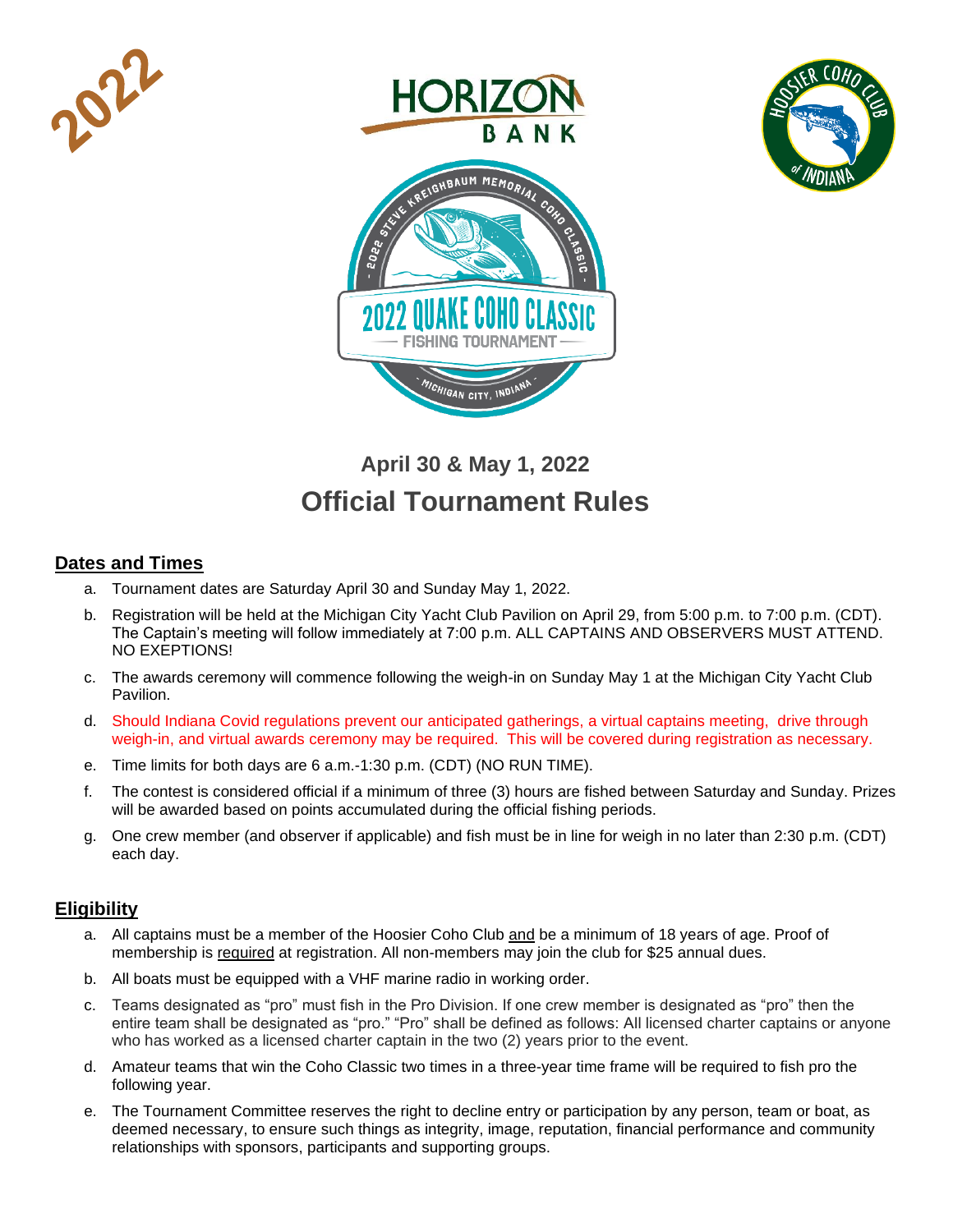# **Entry Fees**

- a. Pro Division: The basic entry fee is \$650; after April 24, the fee is \$675.
- b. Amateur Division: The basic entry fee is \$200; after April 24, the fee is \$225.
- c. All entries fees must be received **NO LATER THAN 7:00 p.m.** on April 29, 2022.
- d. If the tournament is cancelled due to weather conditions, all entry fees minus 10% will be refunded. In the case of a last-minute emergency that prevents an entrant from participating in the tournament, said entrant may apply to the tournament committee for a refund. The decision to refund shall be made by the committee.

# **Scoring**

- a. Winners will be determined by a total accumulation of points based on:
	- i. Ten (10) points per legal fish weighed, plus:
	- ii. One point per pound (nearest hundredth pound) total weight.
- b. The team accumulating the highest number of points during the tournament period will be the winner, followed by the team with the next highest accumulation, and so on.
- c. The following fish shall be eligible: Salmon and Trout greater than 14" in length. **Indiana DNR rules will apply.**

## **Prizes**

- a. 1st place Pro Division pays out \$12,000 (based on 30 boats participating). Additional prizes may be awarded.
- b. 1st place Amateur pays \$4000 (based on 30 boats participating). Additional prizes may be awarded.
- c. Winnings will be paid down 7 places Pro, 10 places Amateur.
- d. All prizes will be issued to winners at the tournament.

## **"Quake" Big Fish Contest**

- a. Entry fee is \$50. All entries must be received by 7:00 p.m. on April 29.
- b. One fish may be weighed in each day. The captain designates the first fish to be weighed as the big fish. **No test weighing. No exceptions will be made.**
- c. There will be a sponsored payout paying down 10 places—all one division.

## **Fishing Rules**

- a. All boats must depart and return to the port of Michigan City, IN.
- b. There shall be no fishing by tournament contestants except during tournament hours either day of the tournament. Nor shall a boat registered in the tournament leave the harbor for any reason on Saturday and Sunday except during the official periods
- c. All DNR state laws and regulations apply while fishing within that states jurisdiction.
- d. DNR rules will apply for the waters being fished. Fish may be released in accordance with DNR rules. This means that you can release a fish when it is first caught and cannot exchange a fish from your cooler for a larger fish, as returning a dead fish to the water would be on violation of the DNR rules.
- e. Once a boat brings aboard the maximum amount of fish per DNR Rules (5 per person) fishing stops. If you net the fish and bring over the gunnel—it's your fish and cannot be released. In order to be released, you must release it without bringing it into the boat.
- f. Maximum number of rods fishing at any time is nine (9). Fishing means "line in the water". One slider per rod will be allowed. Maximum 2 baits per rod. Maximum of 6-foot slider.
- g. Pro Division a maximum of 10 Salmon / Trout may be weighed, 5 of which may be Lake Trout, each day. Both days will be added to determine total points.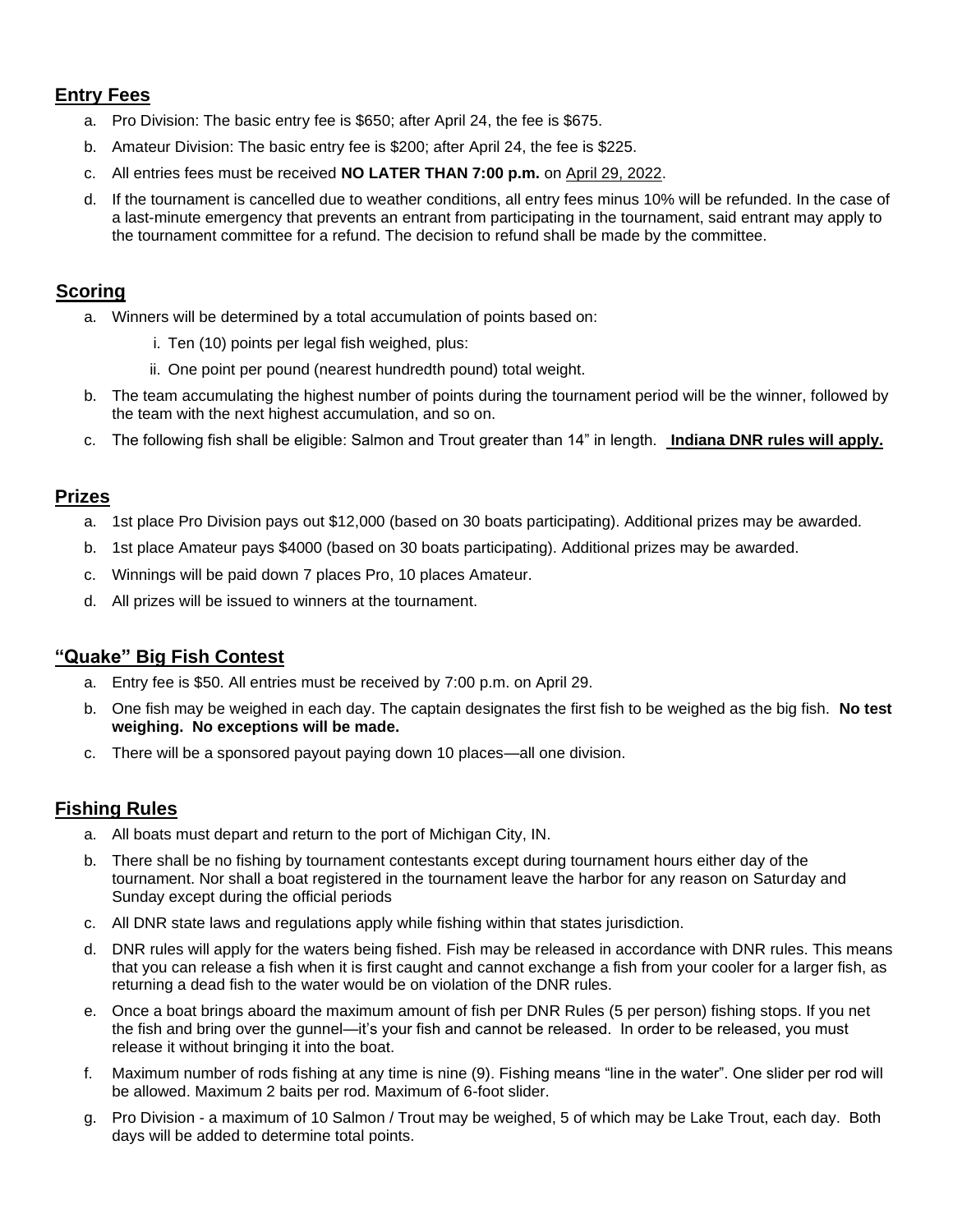- h. Amateur Division a maximum of 5 Salmon / Trout may be weighed, 3 of which may be Lake Trout, each day. Both days will be added to determine total points.
- i. Minimum size for Trout / Salmon is 14 inches. Certified boards will be used at the weigh-in station. **Indiana DNR rules will apply.**
- j. No fishing inside a line between the North and South pier heads.
- k. Captains will allow random boat / cooler checks prior to tournament start.
- l. Random Polygraph examinations may be given at the tournament committee's discretion.

# **Start and Finish**

- a. The tournament committee will use Channel 78 to start and end each fishing period. No lines in the water until the start is announced.
- b. You must not depart a one-half mile radius from the pier heads until the announcement of the start of the fishing period.
- c. Your boat must enter the Michigan City Harbor break wall by 1:30 p.m. or you will be disqualified for that particular day. **NO EXCEPTIONS!**
- d. All boats must radio in to tournament control on Channel 78 once inside the break wall to notify that your boat is in at the end of each fishing period.
- e. Once a fishing period is declared closed by the tournament committee no more fish may be boated.

## **Weigh-in**

- a. At the close of the fishing period the fish must be taken directly to the weigh-in station at the Michigan City Yacht Club Pavilion. One crew member and fish must be in line for weigh in no later than 2:30 p.m. (CDT) each day. Failure to comply will result in disqualification.
- b. Pro Division can weigh 10 fish (5 Lake Trout Max) and Amateur Division can weigh 5 fish (3 Lake Trout Max). If you have more than the specified limit in your cooler at weigh-in, you will be disqualified for that days catch. **NO EXCEPTIONS!**
- c. ALL coolers will be opened and inspected at the weigh station. No water or loose ice will be allowed in the coolers at the weigh station. Water or loose ice in the cooler at the weigh station will result in disqualification for that day's catch. Bagged ice may be used in the coolers at all times.
- d. All fish may be tested for time in possession. The tournament committee may retain any fish for any reason.
- e. Fish may not be left at the weigh-in station. Disposition of fish must be in compliance with state and local laws.

## **Communications**

a. All participants must monitor Channel 78 at all times. Important tournament information will be broadcast on this channel. Please restrict communication to vital tournament communication only. Participants who miss these announcements will still be held liable.

## **Observers**

a. Observers will be provided by the Hoosier Coho Club and assigned as follows. Day 1: The top 5 Pro Boats and top 3 Amateur boats from the previous year's Classic Tournament standings. Day 2: The top 5 Pro Boats and top 3 Amateur boats from the Day 1 standings. Additional observers will be assigned based upon availability.